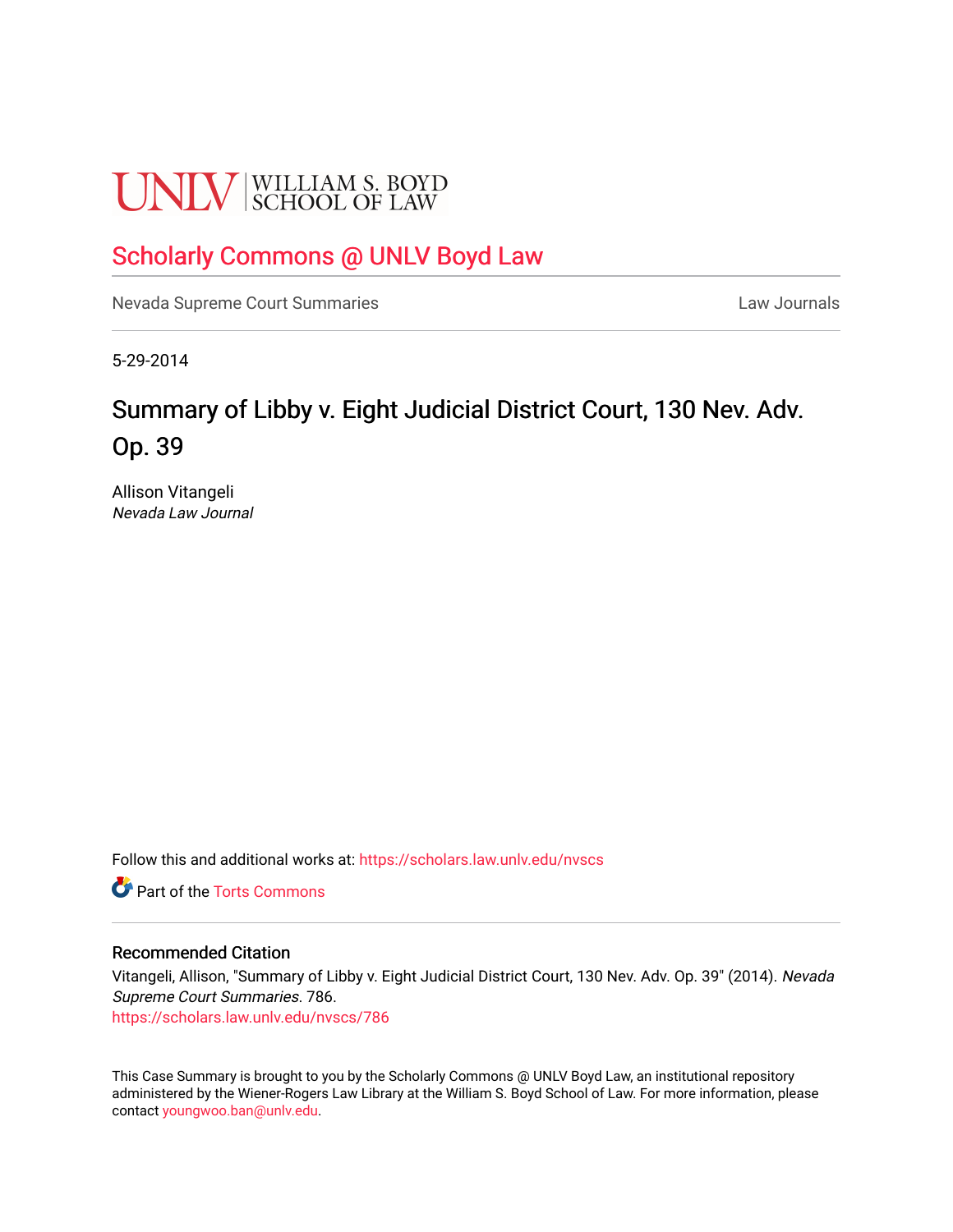# *Libby v. Eight Judicial District Court,* 130 Nev. Adv. Op. 39 (May 29, 2014)<sup>1</sup>

# CIVIL PROCEDURE: MEDICAL MALPRACTICE STATUTE OF LIMITATIONS

#### Summary

The Court determined two issues: (1) when NRS 41A.097(2)'s three-year medical malpractice statute of limitation period commences; and (2) whether the time to file the complaint was properly tolled in accordance with NRS 41A.097(3).

#### Disposition

 The Court concluded that NRS 41A.097(2)'s three-year limitation period begins to run when a plaintiff suffers appreciable harm, regardless of whether the plaintiff is aware of the injury's cause.

## Factual and Procedural History

 Petitioner, Eugene P. Libby, D.O. is an orthopedic surgeon who performed emergency surgery on Megan Hamilton's left knee on November 8, 2005. At the follow up appointment on November 28, 2005, Ms. Hamilton complained of pain in her knee that started one week earlier. At that time, Dr. Libby took an aspirated culture of Ms. Hamilton's knee. The results of the culture tested positive for a bacterium known as Methicillin-Resistant Staphylococcus Aureas (MRSA).

 On May 16, 2006, in an effort to fight the MRSA infection, Dr. Libby performed another surgery on Ms. Hamilton's knee to remove surgical screws and washers, which were blocking the antibiotics from killing the infection. The MRSA infection persisted and on August 21, 2006, Dr. Libby lanced Ms. Hamilton's knee and removed a yellowish substance. That was the last procedure performed by Dr. Libby.

 Subsequently, Ms. Hamilton had two additional surgeries on her knee performed by different doctors. The first surgery took place on December 15, 2006 and the second on April 15, 2009. Both surgeries removed sutures, which tested positive for MRSA. It was then determined that these sutures were the cause of Ms. Hamilton's injury.

 Ms. Hamilton filed her complaint against Dr. Libby on April 14, 2010. Dr. Libby filed a motion for summary judgment based on the fact that more than three years had passed between the end of Dr. Libby's treatment and the filing of the complaint. Therefore, Ms. Hamilton's claims were time-barred by NRS 41A.097(2). The district court denied Dr. Libby's motion for summary judgment. As a result, Dr. Libby filed a writ of mandamus with the Nevada Supreme Court.

#### Discussion

 $\overline{a}$ 

# *Standard of Review*

 The Court first noted that it is within its discretion to consider a writ of mandamus.<sup>2</sup> The Court utilized its' discretion since the writ petition posed an issue of

<sup>&</sup>lt;sup>1</sup> By Allison Vitangeli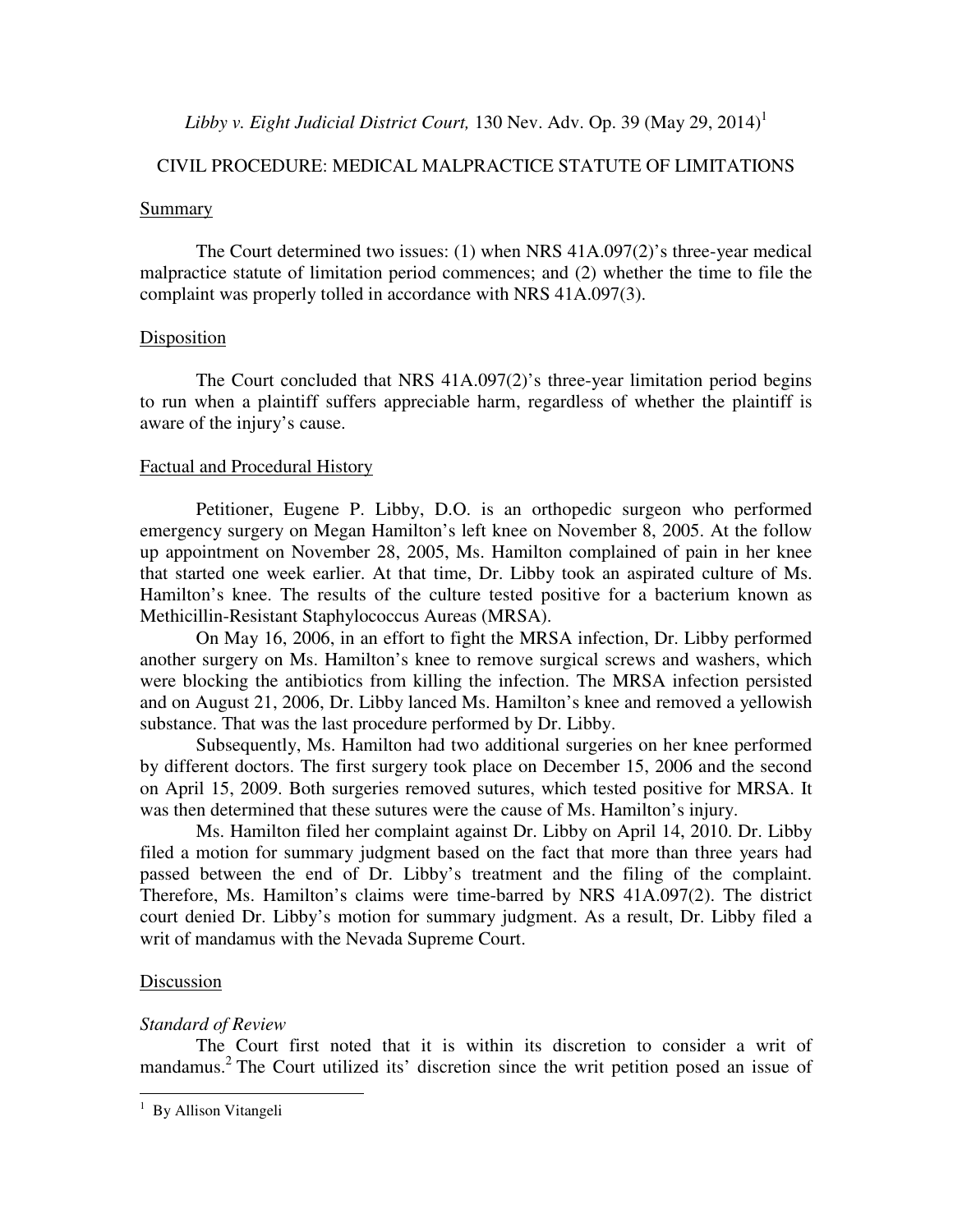first impression for the Court regarding the three-year limitation period contained in NRS 41A.097(2) begins to run. Moreover, the Court elected to exercise its discretion because the Nevada district courts have inconsistently applied the statute and the Court wanted to clarify this question of law.<sup>3</sup> The Court reviewed this question of law de novo.<sup>4</sup>

# *NRS 41A.097(2)'s three-year limitation period begins to run once the plaintiff suffers appreciable harm*

 NRS 41A.097(2) provides that "an action for injury . . . against a provider of health care may not be commenced more than 3 years after the date of injury or 1 year after the plaintiff discovers or through the use of reasonable diligence should have discovered the injury, whichever occurs first  $\ldots$ <sup>55</sup>

 To determine which event to look at as the catalytic event by which the three-year statute of limitations begins to run, the Court looked at other cases where it interpreted this statute's one-year limitation period.<sup>6</sup> First, the Court in *Massey* explained that NRS 41A.097(2)'s one-year limitation period begins to run when a plaintiff "knows, or through the use of reasonable diligence, should have known of the facts that would put a reasonable person on inquiry of notice of his case of action."<sup>7</sup> Furthermore, the term "injury" encompasses a plaintiff's discovery of damages as well as discovery of the negligent cause of the damages.<sup>8</sup> Subsequently, in *Winn*, the Court recognized that NRS 41A.097(2) requires a plaintiff to satisfy both the one-year discovery rule and the threeyear limitation period.<sup>9</sup> Thus, the commencement of a malpractice action is bound by two time frames, which are tied to two different events. Moreover, in *Massey* and *Winn* the Court noted that the Plaintiff must be aware of the cause of his or her injury when applying NRS 41.097(2)'s one-year limitation period. In the present case, the Court declined to extend that theory to NRS 41.097(2)'s three-year limitation period as it would cause it to become irrelevant.<sup>10</sup>

 Next, the Court turned to California for guidance on this issue since California's medical malpractice statute of limitations is identical to Nevada's statute.<sup>11</sup> California courts have also concluded that a plaintiff need not be aware of the cause of his or her injury for the three-year limitation period to begin to accrue.<sup>12</sup> Moreover, California courts, including the California Court of Appeal, have recognized that a plaintiff must

 $\overline{a}$ 

<sup>&</sup>lt;sup>2</sup> Smith v. Eighth Judicial Dist. Court, 107 Nev. 674, 677, 818 P.2d 849, 851 (1991).

<sup>3</sup> *See* Wheble v. Eighth Judicial Dist. Court, 128 Nev*. \_\_\_, \_\_\_,* 272 P.2d 134, 136 (2012) (entertaining a writ petition when district courts might contradictorily interpret and apply a statute).

<sup>4</sup> Int'l Game Tech., Inc. v. Second Judicial Dist. Court*,* 124 Nev. 193, 198, 179 P.3d 556, 559 (2008)

<sup>5</sup> NEV. REV. STAT. § 41A.097(2).

<sup>6</sup> Winn v. Sunrise Hosp. & Med. Ctr*.,* 128 Nev. \_\_\_, \_\_\_, 277 P.3d 458, 461–62 (2012); Massey v. Litton*,*  99 Nev. 723, 726–28, 669 P.2d 248, 250–52 (1983).

<sup>&</sup>lt;sup>7</sup> 99 Nev. at 726–28, 669 P.2d at 250–52.

<sup>8</sup> *Id.* at 728, 699 P.2d at 252.

<sup>9</sup> Winn*,* 128 Nev. at \_\_\_, 277 P.3d at 461.

<sup>10</sup> *See* S. Nev. Homebuilders Ass'n. v. Clark Cnty., 121 Nev. 446, 449, 117 P.3d 171, 173 (2005).

<sup>&</sup>lt;sup>11</sup> See Cal. Civ. Proc. Code § 340.5 (West 2006) (stating "the time for the commencement of action shall be three years after the date of injury or one year after the plaintiff discovers, or through the use of reasonable diligence should have discovered, the injury, whichever comes first").

<sup>&</sup>lt;sup>12</sup> Marriage & Family Ctr. V. Superior Court, 279 Cal. Rptr. 475, 478 (Ct. App. 1991).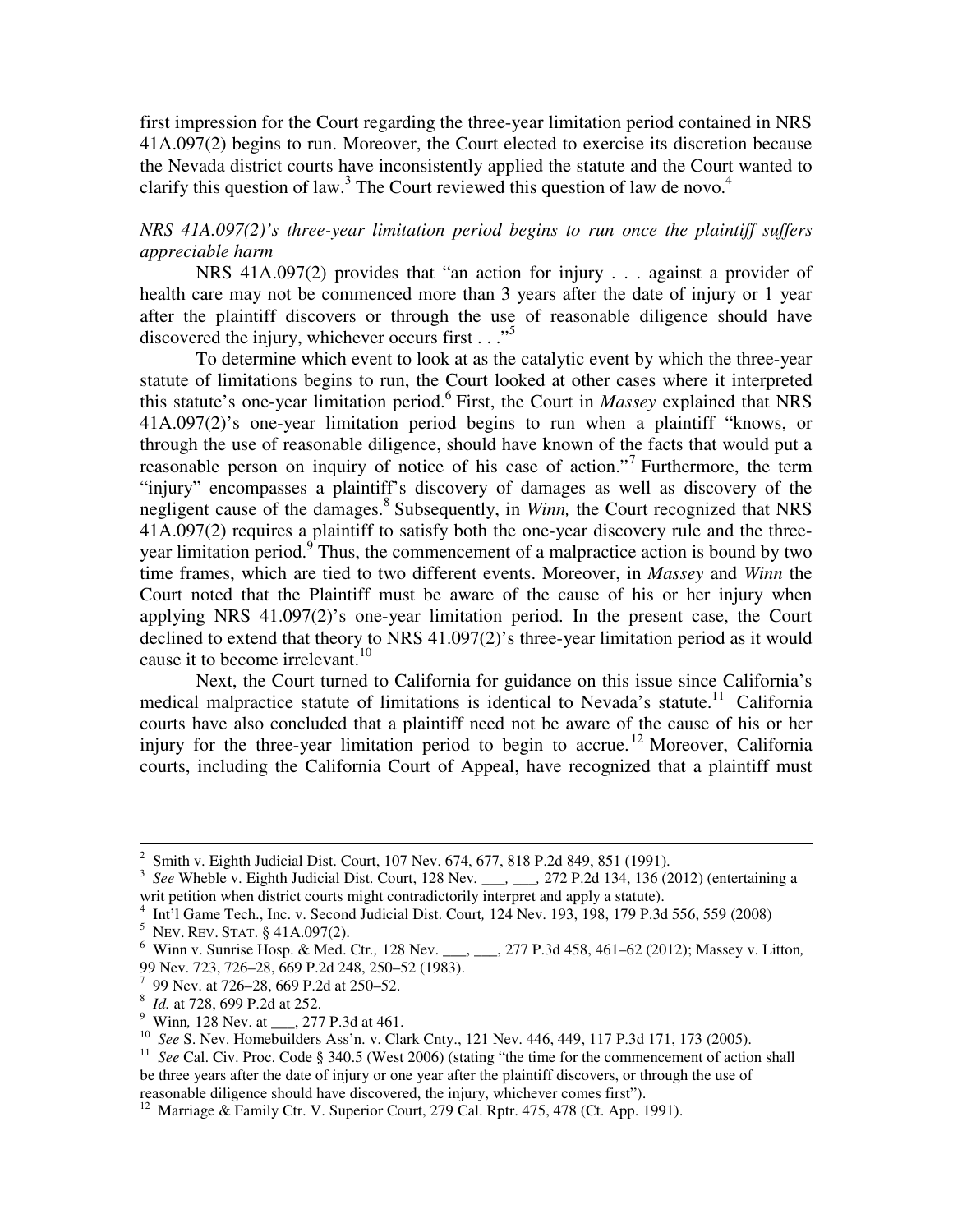suffer an appreciable harm in order for the three-year limitation period to commence.<sup>13</sup> The Court specifically analyzed the California Court of Appeal's case, *Garbert v. Superior Court.*<sup>14</sup> There, the plaintiff failed to file a claim for medical malpractice for more than six years after the surgery was performed. The California Court of Appeal reasoned that the plaintiff's claim was barred because the three-year statute of limitations began to run "once there [was] a manifestation of the injury in some significant way."<sup>15</sup>

 Subsequently, the Court adopted the reasoning of the California courts and concluded "that the Nevada Legislature tied the running of the three-year limitation period to the plaintiff's appreciable injury and not to the plaintiff's awareness of that injury's possible cause." Applying this interpretation of NRS 41.097(2) to the present case, the Court held that the three-year statute of limitations for Ms. Hamilton's claim against Dr. Libby began to run in August of 2006 when the tests showed that the MRSA infection continued to persist despite the May 2006 surgical intervention. The persistence of the infection was an appreciable and significant manifestation of Ms. Hamilton's injury despite the fact that Ms. Hamilton was still unaware of the cause of the continued MRSA infection.

 Since Ms. Hamilton's complaint was filed on April 14, 2010, more than three years from the established date of injury, the district court erred when it denied Dr. Libby's motion for summary judgment. No genuine issues of material fact remain because MS. Hamilton's claims are barred by NRS 41A.097(2)'s commencement limitations. $16$ 

## *NRS 41A.097(3) did not toll the time for Ms. Hamilton to file her complaint*

 Next the Court disposed of Ms. Hamilton's second argument. Ms. Hamilton argued that even if her claim is barred by NRS  $41A.097(2)$ 's three-year statute of limitations, the time to bring her claim was tolled under NRS 41A.097(3) based on Dr. Libby's concealment of the suture material remaining in her knee after the May 2006 surgery.

 NRS 41A.097(3) provides that the limitation period to bring a claim against a health care provider is "tolled for any period during which the provider of health care has concealed any act, error or omission upon which the action is based and which is known to the provider of health care."<sup>17</sup> However, this tolling provision only applies when there is an intentional act that objectively hindered a reasonably diligent plaintiff from timely filing suit.<sup>18</sup> Seeing as Ms. Hamilton failed to provide any evidence of an intentional act on the part of Dr. Libby, the Court that there was no genuine issues of material fact remaining as to NRS 41A.097(3)'s tolling provision.

 Finally, the Court disposed of Ms. Hamilton's last argument. Ms. Hamilton argued that since NRS 41A.097 was modeled after California's medical malpractice statute of limitations, the foreign-body tolling rule in California's statute should be

 $\overline{a}$ 

<sup>13</sup> *See* Larcher v. Wanless*,* 557 P.2d 507, 512 n.11 (Cal. 1976); *See* McNall v. Summers, 30 Cal. Rptr. 2d 914, 919 (Ct. App. 194); *See* Garabet v. Superior Court*,* 60 Cal. Rptr. 3d 800 (Ct. App. 2007).

<sup>14</sup> 60 Cal. Rptr. 3d 800 (Ct. App. 2007). 15 *Id.* at 805.

<sup>&</sup>lt;sup>16</sup> As a result of this conclusion, the Court did not address Dr. Libby's argument that Ms. Hamilton's claims are barred by the one-year limitation period.

<sup>&</sup>lt;sup>17</sup> NEV. REV. STAT. § 41A.097(3).

<sup>18</sup> Winn*,* supra note 6, at \_\_\_, 277 P.3d at 464.